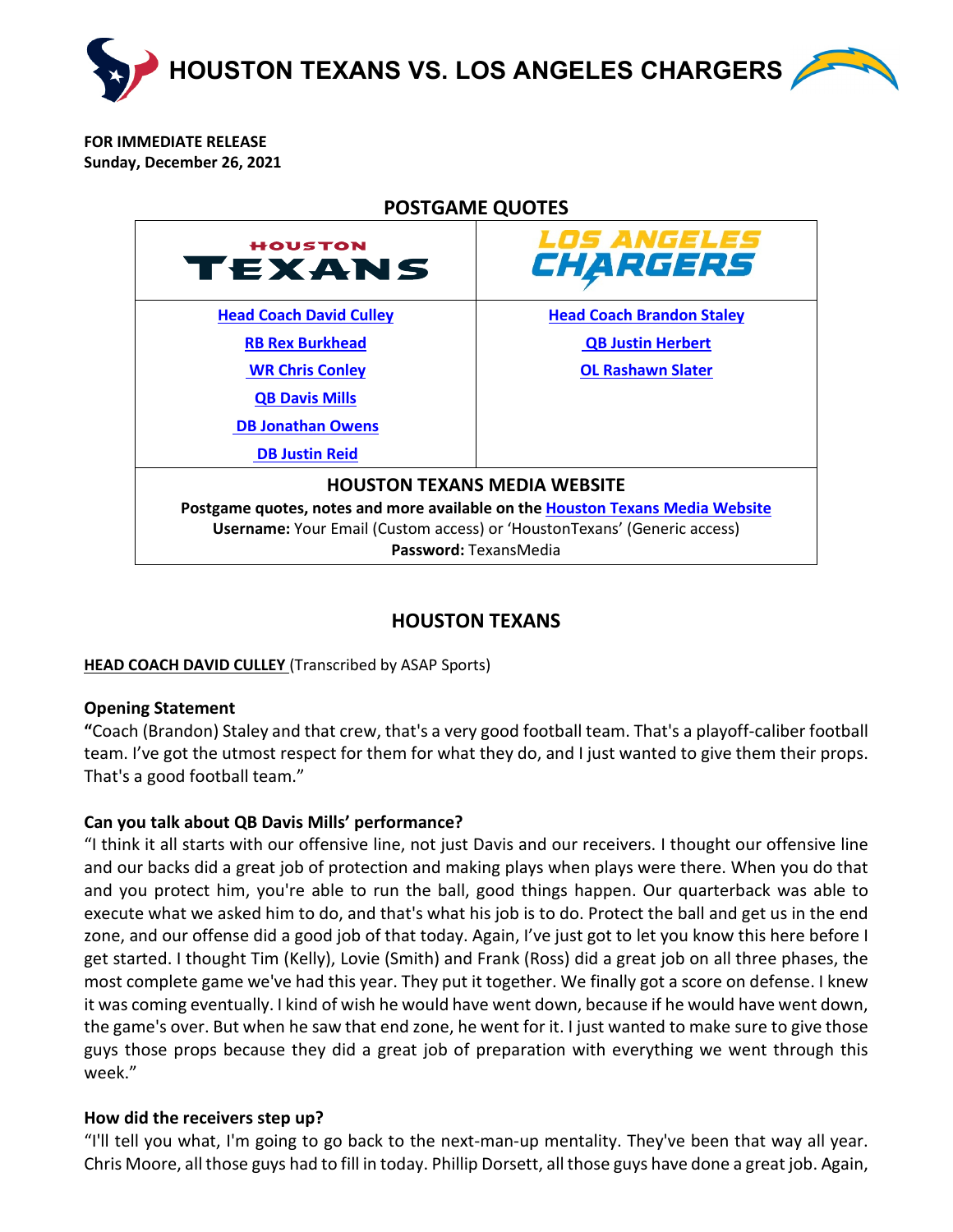

I go back to Robert (Prince) and Ben (McDaniels), they do a great job with those guys. And truly, truly the next-man-up mentality was in today, and those guys didn't bat an eye."

## **Can you talk about the offensive line and RB Rex Burkhead?**

"The continuity was what was happening with our offensive line. Those guys stepped in there. We knew the situation. We weren't going to change what we were going to do. I thought Tim (Kelly) had a great game plan for being able to mix the run in and (ran) it when we had an opportunity to run it. Off of that, obviously you saw we ended up getting some big plays because of that. But it all started with our offensive line. I think the continuity, I thought Coach (James) Campen and Robert (Kugler) did a great job having those guys prepared, and really no distractions, no disruptions. They just went out and played the game. When you play the game the right way, you get results like this. It doesn't matter who you play."

## **How big is it that you were able to rely on the run game in a crucial situation?**

"That's very important because all day long, we were able to run the ball and get positive yardage. There was only a couple of plays that we had in the run game that were negative yardage plays. Normally, when Rex (Burkhead) has the ball in his hands, it's going to be a plus-yardage play. But again, there was no hesitation at all with Tim (Kelly) and what we felt like we needed to do in that particular situation. And we're probably in a situation, too, where if we got down into a third-and-four, we (would've) run the ball. If we got down to fourth-and-one or fourth-and-two, we were probably going to go for it. That's how much confidence I had in what our offense was doing today. And it was very, very key in us being successful in everything we did today offensively."

## **What were your thoughts on the defense?**

"I'm going to go back, eliminate the big plays. Whoever those guys that are in there playing those spots, they understand when they go in what their responsibilities are. Those guys went in and they did their job. They did what the defense asked them to do, and when you do that, the results come. That's a very, very explosive offensive football team. Our guys kept the ball in front of them for the most part. They broke a couple of runs on us. We got out of our gaps a couple times, but I thought our entire defense played consistently all day. Getting the three turnovers, that's who we are."

## **On the final scoring drive in the first half, it looked like things weren't going well. You had the penalty, timeout, then another penalty. What did you think of QB Davis Mills' ability to respond through those early struggles to hit those two big throws?**

"You just brought up something that's really, very disappointing for our football team today, the penalties. We had way too many penalties today, more so than we've had in probably the last four or five games, which we can't have. We got away with it sometimes, but we kept drives alive for them with penalties. We got ourselves off the field a couple of times because of those penalties. But the point was I thought Tim (Kelly) called a great game from the standpoint of just staying the course. Our run game was working. We used it to get us back some yardage. And Davis (Mills) made some throws to get us nice third down plays. That's a culmination of the entire offense doing their job and allowing him to do his job."

## **Can you talk about the resolve that your team showed?**

"We've got a motto here -- Team, Team, Team. It's been that way from the word go. I had guys playing today that felt like they should have been playing way before they got the time to play because of the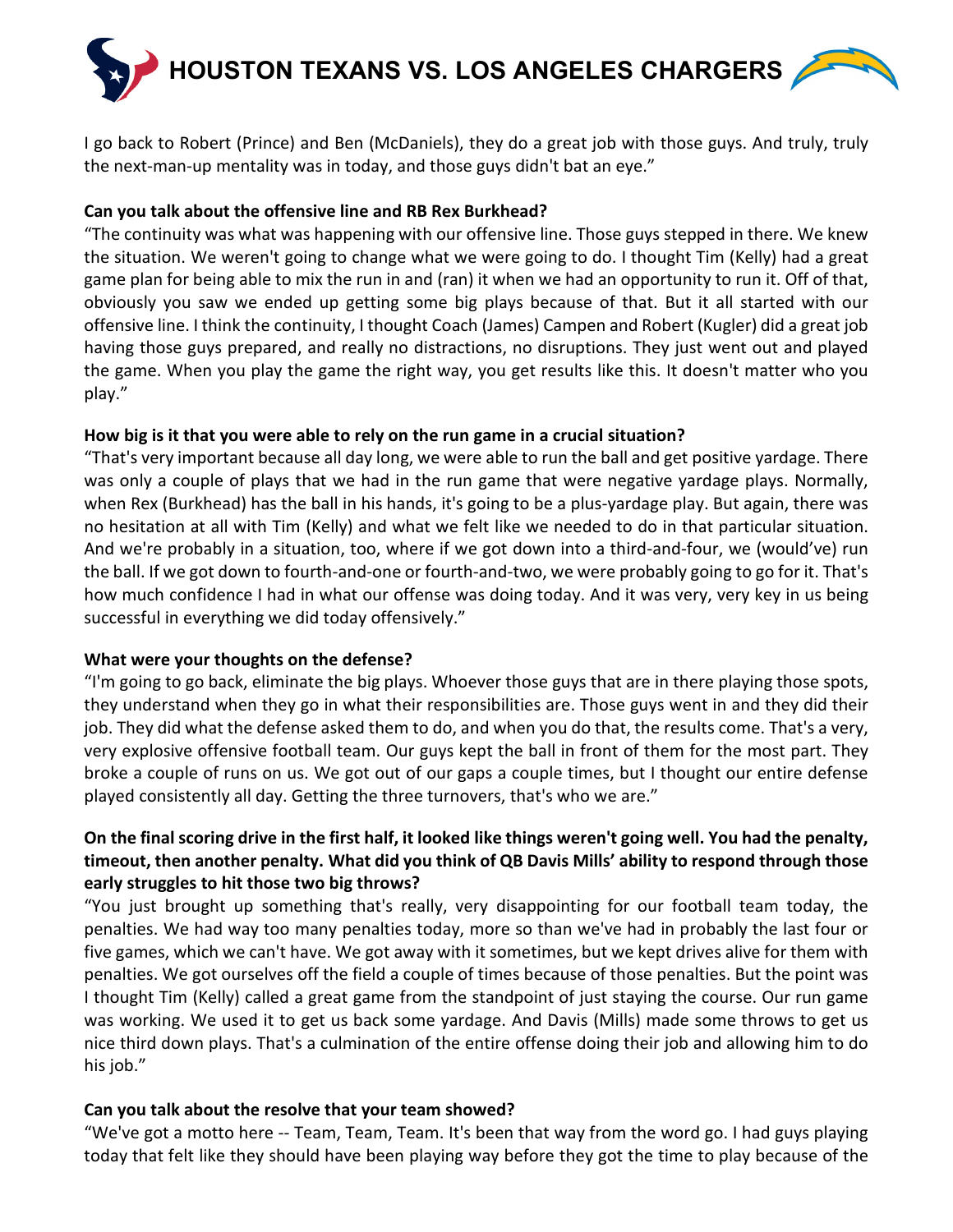

COVID. I always said to them, be careful what you wish for. They got it today and those guys came in showed that they were ready to do what we needed to be done. And you talk about the resolve. This team is so resilient. They've never really worried about what happens on the outside. All we've tried to do is just get better and get better. I thought today was one of those days where we probably played our most complete football game."

## **Do you feel like the way your team was able to run the ball this week after you've been focusing on that all season will be something you'll all be able to build on going forward?**

"I hope so. I hope to carry it on. Obviously, when we're able to do that, it makes things much better for us offensively and we're able to control the ball. We knew today going into this game we had to control the ball against this football team because you give the ball back to this team so much, they are very explosive."

## **What did you think of RB Rex Burkhead's game today?**

"He's been Mr. Consistent for us. He's a guy that's going to get north and south. He knows how to play. He just knows how to play the game. Rex could probably play another position. That's just how instinctive he is as a football player. What happened today is we got him on the perimeter and our receivers and tight ends made some blocks for him. Of course, he made some guys miss and he took it in the end zone just like you would expect him to do with the situation he had in front of him."

## **What did you see from DB Jonathan Owens and DB Tavierre Thomas?**

"I was so proud of Jonathan. He stepped in for us last week. He's been getting a bunch of playing time. He's a guy that's getting better and better the more time he's gotten. And I tell you that was a big interception that he got for us at that time. It was a momentum swing change for us. I'm just so proud of him and all those guys that have stepped in and played for us."

### **What was it like when you walk off the field with the win and nobody outside your locker room gave this team a chance to win today except the guys in your locker room? How does that feel when you think about that?**

"Here's the thing, we're only concerned, this football team is only being concerned with what's happening in the locker room. We know there's a lot of noise outside of this locker room. We've tried all year long to stay away from that noise. And some of that noise is good. Some of that noise is bad. Good or bad you've got to stay away from that and understand that the most important thing is to understand that your teammates. This organization has been great from the standpoint of being able to give us what we need to do, what we need to do here. And this entire staff here has done a great job of helping us stay the course, which we've done and because of that this is what happens. And it doesn't matter who the opponent is. It's just the next game. Just like after this one, we're going to enjoy this one, and then I think the next one is San Francisco, we're going to go play it to try to win three in a row. Our goal was to finally get two in a row. We had three opportunities this year to be able to do that and didn't do it. Today we got two. This coming week we want to try to get three."

## **In so many games this season you guys were close at halftime and the second half the opponent pulled away. Today you kept your foot on the gas the whole time. Have you been talking more about that as a team, staying strong in the second half?**

"I think the big thing was today in the first half we were pretty consistent in the first half. Again, I think, I can't remember, I think we scored on the first drive. And that's something we've been doing for a while. We did not do that in the second half. But the thing about it was when we came out in the second half, we just carried over what we started in the first half and the difference is today we were just able to execute better. When we've had our issues in the past, it's been simply because we haven't executed very well. Our guys did a nice job today of just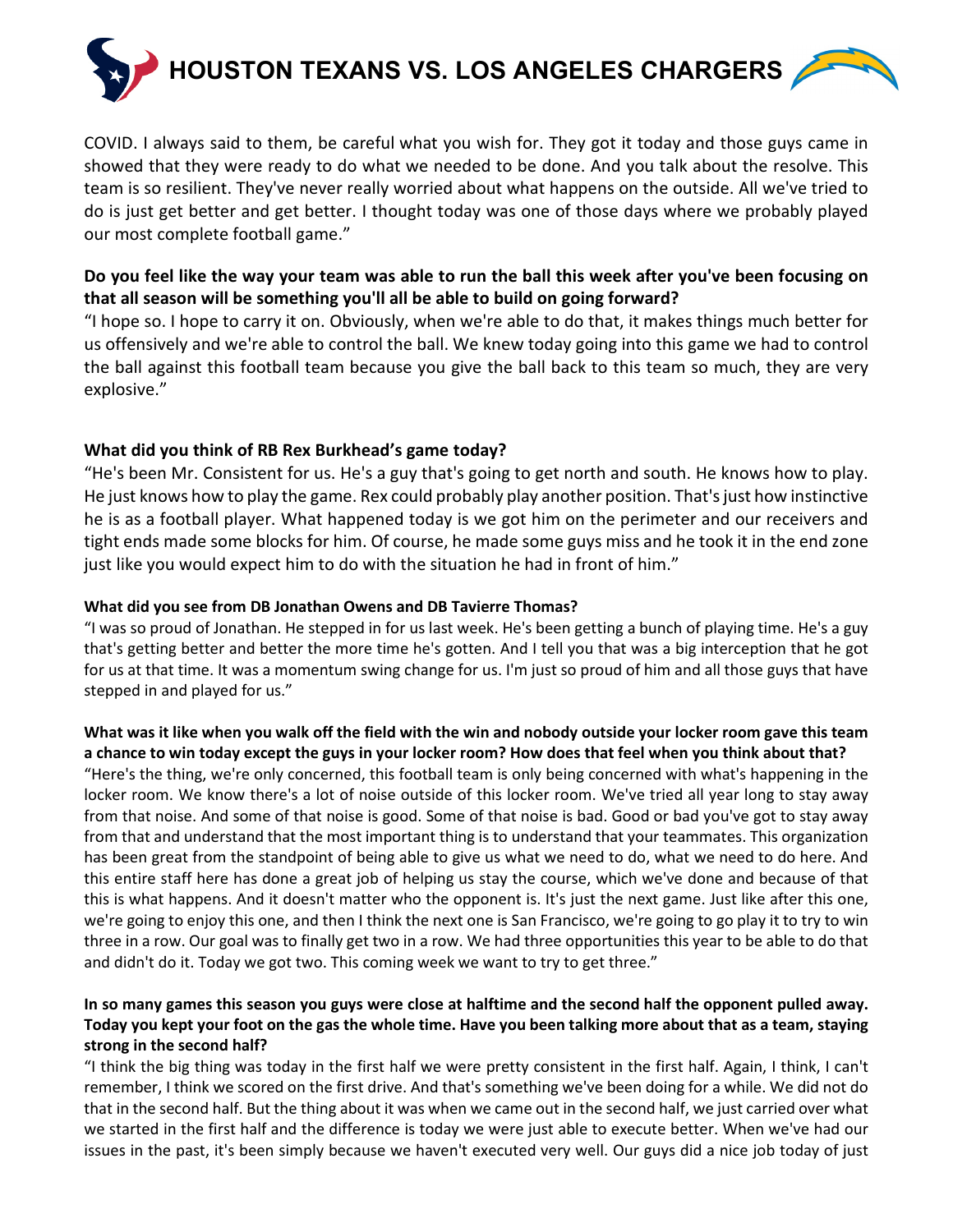

staying the course, understanding what we were doing.When you're running the ball like we were running the ball today, those kinds of things will allow you to be effective in the second half, which we haven't been able to do up and to this point."

### **How do you explain being able to execute today better than you have any game this year but with so many players out?**

"Well, those same players have been watching the guys in front. We've been running those same plays. Again, people say what's different in than before? What's different than before is we're running the plays better. We're executing better. Those guys that have stepped in that haven't got a lot of reps have been watching the video. They see those guys when the mistakes are being made and they know when their time comes. Obviously, those guys get a bunch of mental reps and those mental reps are so important that when your time comes to be able to go execute. And those guys went in and executed today. And that's what we expect of them."

### **At what one point you had DB Tremon Smith in the backfield. What did that say about your run game and using him in that situation?**

"We knew we were going to run some outside stuff on this team and we knew speed was important. Tremon runs very well and he's been asking for that anyway. So, we use him in that situation and obviously he helped us today."

## **Over what you all have been trying to build all year, what does this game mean in the full context of what you're trying to do here?**

"It means that when we go back and look at the video, what's going to happen you're going to see it and you're going to say we probably weren't as good as we thought we were but we're better than we have been. We just got to make sure that we correct those things that wasn't very good today that could have cost us and get better at doing those things and continue to do what we did today."

### **How are WR Chris Moore and WR Phillip Dorsett doing?**

"Chris just had a little, I think it was a cramp. And then Dorsett, I think, had a little ankle injury. I'm not sure how serious the ankle injury was, but it was serious enough that he couldn't come back in and play."

## **Does it mean a little more to win in this fashion?**

"Again, playing the kind of football team we played today. The rest of the year we're going to play playoff-caliber teams. Those are the teams that you're measure by. Just like our team, whoever the next team is up, all you want to do is keep getting better. And you go play. And you know that movie, "Any Given Sunday"? It's so true in this league when you play the game the right way and this football team played the right way today. Our coaching staff had them ready to play and it was great. I tell you what, I wasn't here for practice on Thursday. I don't know, I might miss practice again on Thursday because they did so well without me this week. But I am just kidding; I'm going to be there. I'm just going to try not to do anything that whatever they did last Thursday I'll make sure they do it again this Thursday. I'll shut my mouth in practice."

### **Can you talk about QB Davis Mills growth and his ability to keep his composure?**

"He's very mature. He's a very mature guy. And he's getting better and better the more he plays. He understands what his job is. I think Tim (Kelly) and our offensive staff have done a great job of making sure that we're giving him things that he can make good, quick decisions with, that he's comfortable with and he's growing with time. Today he did a great job of protecting the ball. I thought we had that one throw he threw off Pharaoh (Brown) that went off his hands. It scared me a bit but other than that, he did a great job handling the ball, a great job handling this offense. Again, that's a credit to this entire offense and allowing him, our quarterback, to do what his job is."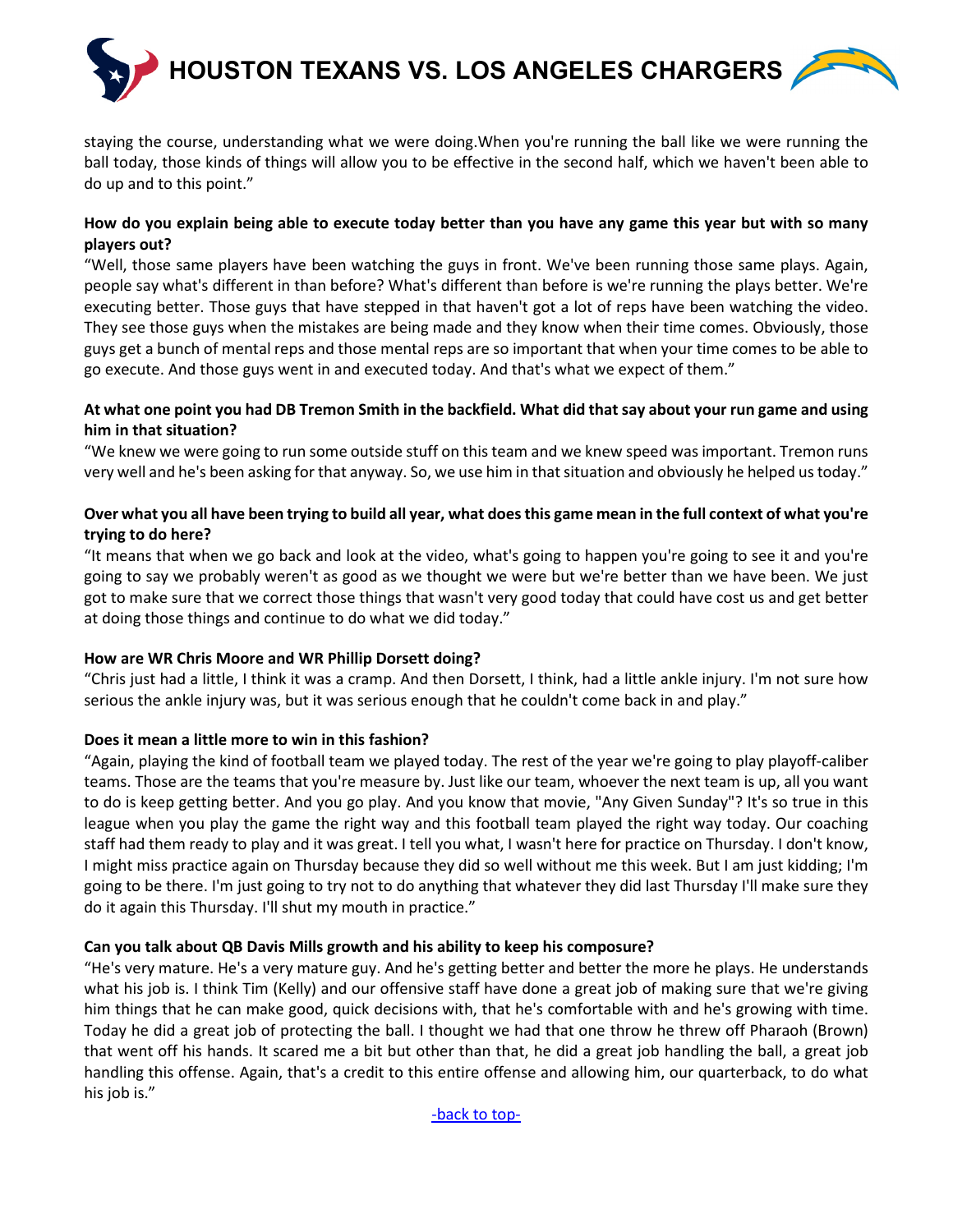

### <span id="page-4-0"></span>**RB REX BURKHEAD** (Transcribed by ASAP Sports)

**Can you talk about how well you all were able to run the ball today and how it helped you guys to the victory?** "Offensive line did a tremendous job from the get go. Really, first run of the game. Controlling the line of scrimmage, being physical. Not only at the first level but the second level as well and made my job easy back there, just running behind those, giving us clear holes and paths, and reading off their blocks. It's a lot of fun when that's happening. It really helped our offense get some momentum there early on."

## **How would you describe your running style? I know all year you've been running hard and haven't always gotten the pay off, but today you get it done and you get the yards. How would you describe your approach to playing the position and what you were able to do?**

"Just trying to do the best I can, whether that's in the run game, the pass game. I guess going to your question there, my running style, I try to be patient. Try to let things develop and hit it when I need to hit it. Try to change it up, of course. You can't just be one dimensional or guys are going to key on you. I try to mix it up. My dad was a running back growing up. He always preached to me about being versatile. And not always just hitting the hole fast, you've got to be patient at times. Today, the offensive line did a great job allowing us to be patient and letting things develop and really getting through their holes when we needed to."

### **When you came off the sideline at the end of the game, a staffer handed you a ball there that you carried off. What was that? What's the significance behind that?**

"I've got to ask Davis (Mills) on that. I guess he said Davis wanted to give that to me. I'm honestly not even sure myself. I've got to go talk to him and figure that out. Appreciate it from Davis, I guess."

### **QB Davis Mills wanted to get you a game ball?**

"I guess, I think that was his thinking behind it. We'll find out here soon."

**When the confidence that they have in the run game, there was a crucial drive right there at the end. On third and three you were able to pick up that first down. What was it like in this game with your long runs, the confidence they had in the run game and the belief you would be able to convert the crucial spots for them?** "Like I said, the offensive line did a tremendous job. You can see it in their eyes. They're focused. They had a great week of preparation. When it came down to those critical moments they were locked in. They were moving guys, making it easy for me to get those yards. Not having to stop and start in the backfield, but really to push that pile forward and to get those first downs when we needed to."

## **You probably haven't given this a single thought but if you could, what does it mean to have a career-best day, 149 yards?**

"You know, it's all great. But I'm more happy we got the victory. That's two in a row for us. And we're just trying to get better as a team, better as a unit each and every week. We've got two more opportunities for us left in this season. And it was awesome to see everybody contribute. Tavierre (Thomas) there with the interception for a touchdown at the end. A guy who I have a ton of respect for. He's a hard worker, comes to work every single day ready to get better. Of course Phil (Dorsett) with some great catches. C-Mo (Chris Moore) with an unbelievable catch in traffic. Of course, Davis (Mills) with just great throws all day, taking control of the huddle and leading us down the field."

## **What about the fact that I know that y'all's motto is to zone out the noise. But you pulled off an upset that nobody on the planet thought you could except the guys in the locker room. Could you give us some thoughts about that?**

"Just like you said, blocking out distractions. There's a ton going around not only on our team but across the league, of course with all the COVID stuff. A bunch of guys stepping in, just being ready when their number was called. Whether that was on the offensive line, on defense. We had some guys out there for the first time. Of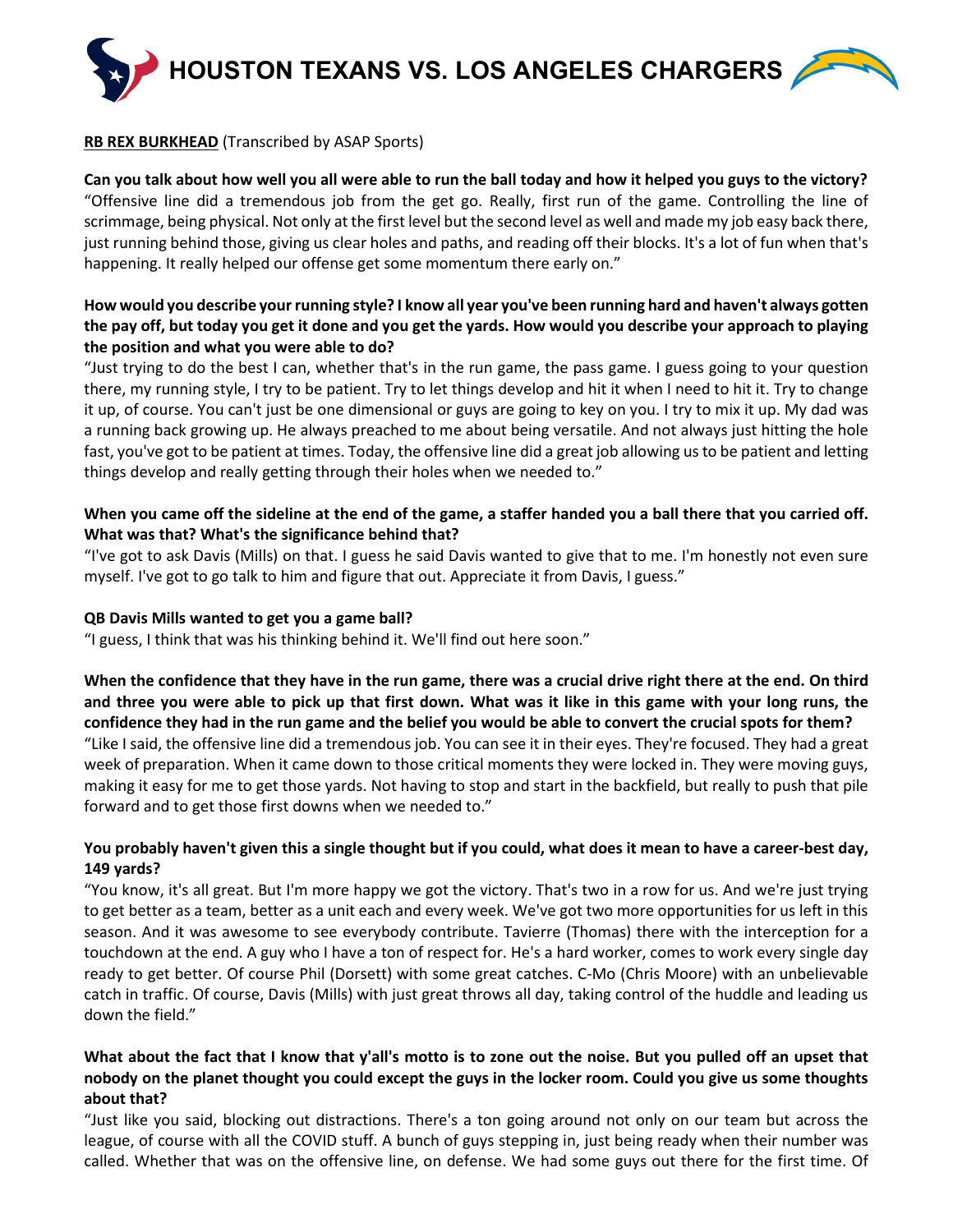

course my guy, Paul Quessenberry getting out there on special teams. It was fun to see him. Guys just stepping in when their number's called and taking advantage of their opportunities. That's what this league is all about. You never know when your number's going to be called and just being patient and working hard every single day. So, to see some of those young guys and even older guys get those opportunities was special."

## **What did you think about the way the receivers stepped up without WR Brandin Cooks and QB Davis Mills' progress today? And did the way they threw the ball, did that have an effect on how the Chargers were playing you and help you get more yards?**

"Yeah, absolutely, complementary football, like you said. He did a great job, making some big time throws. The touchdown, I forgot to mention, to Chris Conley there. Unbelievable throw and catch. Brevin (Jordan) had some big-time catches. Anytime you can get the pass game going it's going to always help the run game and vice versa. If you're controlling the line of scrimmage it's going to open up the pass game as well. I thought Davis did a great job making good decisions and putting the ball where it needed to go."

## **You've already talked about the offensive line, but what does it say about them to be sort of an odd mix of guys given what happened the last couple of weeks going for y'all with COVID and everything? What does it say about those guys to maybe not necessarily be the group that always plays together, and still be able to block on the first and second level the way you mentioned?**

"It says a lot about them. Not only just from a working hard standpoint or getting after guys, a physicality standpoint but just the mental game as well. We've got guys moving around on the line, playing new positions. And maybe not getting the reps throughout the week because all of a sudden a guy goes down. For them to step in there and block their tails off, know their assignments, getting a hat on a hat is super impressive to me and of course I'm appreciative for it."

### **Earlier Coach Culley mentioned that you guys are just executing the plays better sort of overall. Why do you think that is?**

"Just guys being locked in from the get-go and understanding how the run game's going, making sure they're on their assignments. And if we're executing, executing at a high level, I feel like that's the kind of things that come out of this offense. And when Davis (Mills) controls the line, doesn't panic and keeps things under control, and makes sure he's making the right calls, making the right points for our guys up front, it makes their job easy. They go out there with confidence and ss you continue to run the ball that confidence continues to grow."

## **The stats are what they are. You guys entered today ranked last in rushing offense per carry as well and also in touchdowns. Did you feel like you guys were kind of due for a breakthrough after trying to run and sticking with the run all season and finally getting the results you were hoping for today?**

"Yeah, absolutely. We've been working our tails off in the run game, trying to improve that area for sure. And we took that as a challenge. The guys up front took it as a challenge, whether it was the linemen, the tight ends, and the coaches of course, as well. We knew as long as we executed, we could have a day like we did today and fortunately for us we did that, and the guys up front did a tremendous job."

## **You guys have won two in a row now. What does this do for your team and what's that locker room like whenever you've gone back there the last couple of games now?**

<span id="page-5-0"></span>"It's huge. Hopefully carry some of that momentum going forward here with the final two weeks, like I said earlier and just building off those things. Of course, we didn't always make the right plays during the game. Had some mistakes. So, correcting those mistakes, moving forward and continuing to grow as a team, not only out on the field, but in the locker room as well."

[-back to top-](#page-0-1)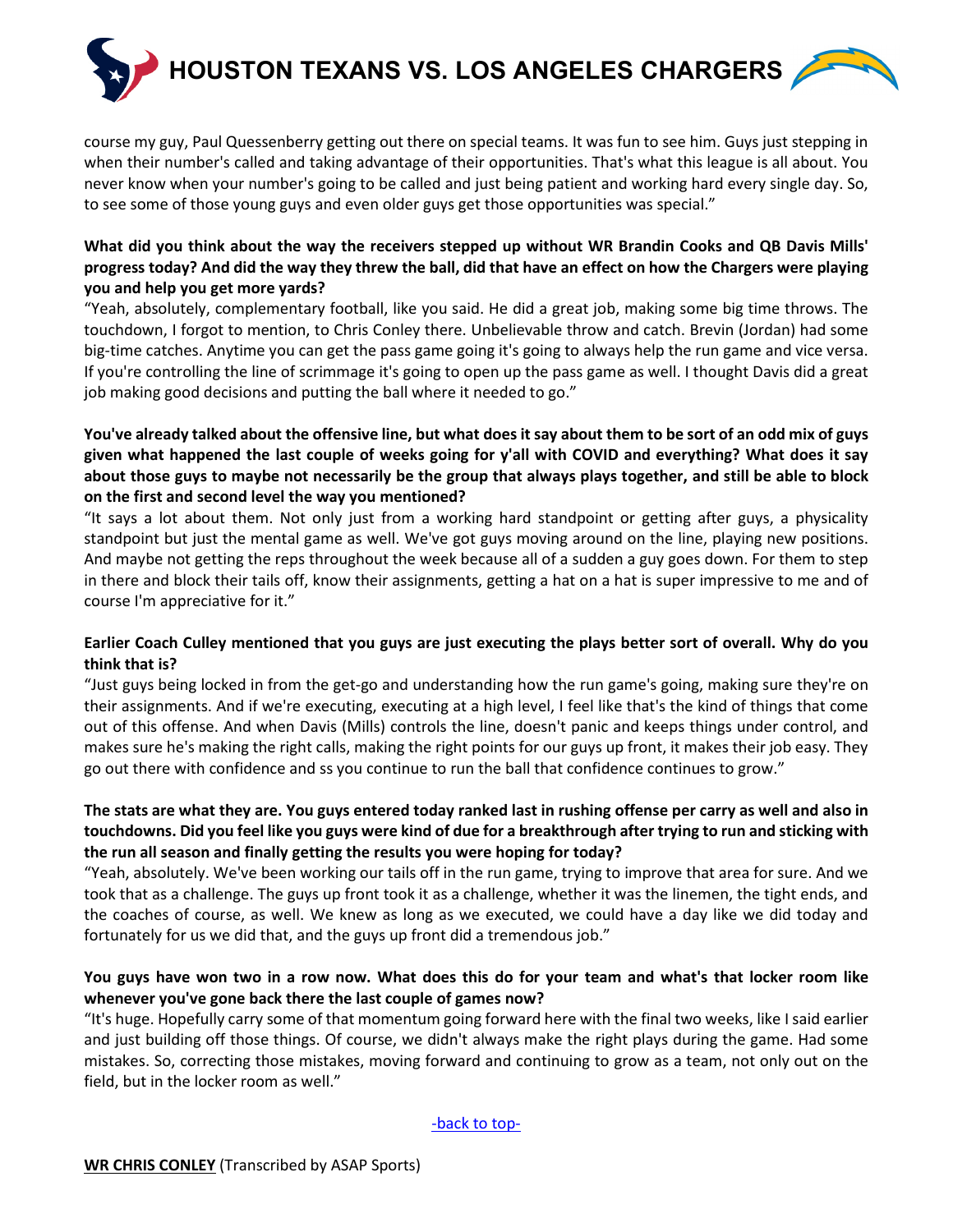**HOUSTON TEXANS VS. LOS ANGELES CHARGERS**



#### **What did you see from the game that RB Rex Burkhead had today?**

"Rex is a phenomenal back. What I saw today is what I've known all season is that Rex still has it. He never lost it. Just needed to get him healthy. Getting that man the ball, he runs with reckless abandonment. He does it every time he touches the rock. It makes it real easy to block for a guy like that who is going to fight and scrap for every yard."

### **DB Justin Reid just said it's one of his favorite he's been a part of. How important is it in the overview of what you guys are trying to build here?**

**"**I think one of the things that this team has really needed to do is learn what it means to play a 60-minute football game and win. Today we had a lot of young guys up and when you have a lot of young guys up they can go one of two ways. I think one of the things Justin said was that a lot of guys are bought in and today you saw examples of that. Guys going out there, even if there was a drive that wasn't that good, even if there were plays that were messed up, and locking back in and doing what was necessary on the next drive to win."

### **What did you see from the Chargers defensively that led you guys rip off some of those plays on the final drive in the first half?**

"They have, in the secondary, a lot of confidence. Sometimes corners will play at depth and they'll slow back pedal and dare you to throw the ball over their held. That's the way they were playing it. That's how they played a lot of things this year, sitting flat-footed so that they could break up on the ball. But really in that instance Davis (Mills) was able to recognize the coverage and put it up. It's not a play that was scripted to go deep, but he took a chance right there. I think that message like was seen throughout today, a lot of guys just trusting each other to go out there and make plays and it paid off."

### **Can you give us a play-by-play of your touchdown catch and what you saw from the time you got off the line of scrimmage? How did you think QB Davis Mills played today, especially having this kind of running game?**

"The play, we were in our two-minute package, and we were on the ball. Really the concept of that play to the front side is you have a go route on the outside to really clear things out for the tight end on the inside who is running about a ten-yard out. But, like I said, the film study this week, we knew they liked to slow play it on the outside. If we wanted to take a shot, we could take a shot and Davis recognized that. He recognized they were slow playing it and the corner wasn't really getting out and he gave me a shot on a play that wasn't necessarily called that way, we were able to make a big play for six. But on that note, Davis played exceptionally well today. He's been taking coaching really well. He's gone and he's continued to work at things and he's not let setbacks really deter him or change his mind about how he's going to play. He's gone out and played aggressive and that's what we asked him to do is just keep taking coaching and get better and he's been doing that."

## **Can you put in words what it means to you and your teammates to come away with a victory that nobody outside the locker room thought you guys were even close to being capable of doing?**

**"**Any given Sunday. It's about who goes out there and who plays the best on that day not who is the better team. If you look at it on paper, I'm pretty sure everyone can say there's a bunch of teams that are better than us. But I've been here and a lot of other places in a lot of games where you're counted out, it's about who plays better on Sunday. You really shut out the noise and you just really have to believe in each other. Believe in each other and in the same way that you believe in each other you can inspire others by making plays. You make one play and everyone can just feed off of that and just keep going and roll."

### **Do you think QB Davis Mills is making a statement now about who he is and what he is as a quarterback?**

"I think every time that you step on the field and you put something on tape, you're making a statement and that's the message that we were trying to instill in all of us, and especially having a young team that was out there on the field today. Letting them know that, 'Hey opportunities they don't come often but everything that you do with that opportunity says something about who you are, continue to build on it."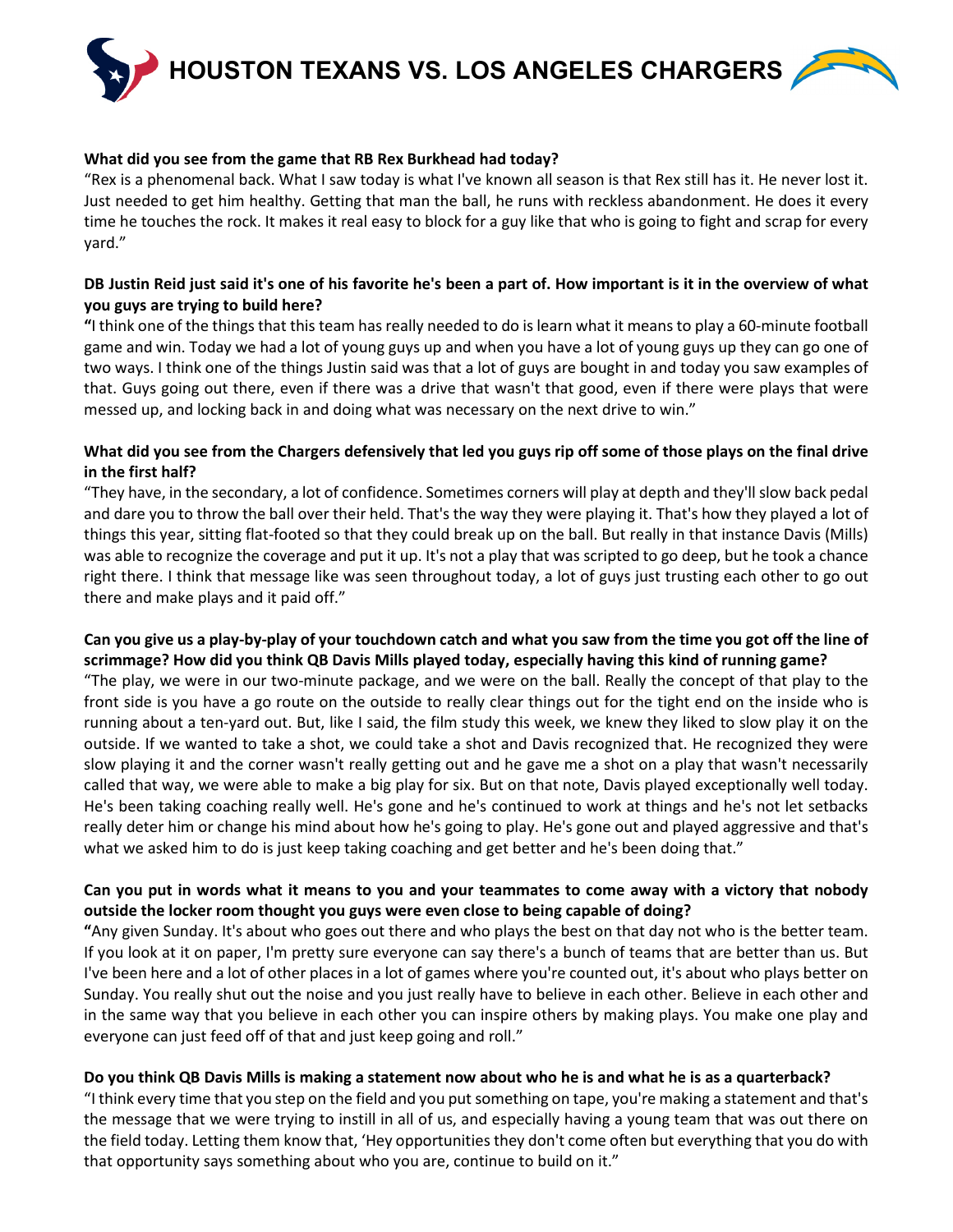

#### **What do you see from Head Coach David Culley going into the final games of the season?**

"Coach has had a consistent message throughout the year that when we play clean football and we play good football we always have a shot to win. Now, it's been a process of getting us to that point, but the consistency was necessary, the energy that Coach Culley brings was necessary and he's really gotten us to a point where a lot of guys who haven't been here that long can come in here and buy in and we can go out and do what we did today. So, kudos to him."

#### [-back to top-](#page-0-1)

#### <span id="page-7-0"></span>**QB DAVIS MILLS** (Transcribed by ASAP Sports)

### **Can you talk about what it was like to be able to come in here today with missing so many players and be able to beat a playoff contender like you did today?**

"It was fun. I feel like it was a great team win. We were kind of firing on all three cylinders – offense, defense and special teams. We had a lot of guys who just recently got signed or just had the opportunity to get their name called and come in step up and play well. A lot of guys did that. The team showed a lot of fight."

### **RB Rex Burkhead was saying whenever he came off the sideline, a staffer came up handed him a ball and said that you wanted it to get to him. What did you say that lead up to that and why give him the ball?**

"That was right after the last play of the game. When we took a knee, somebody ran on the field I threw them that game ball and made sure Rex got it because he played extremely well today. Ran hard all day. Two touchdowns, almost 150 yards. Love to see it. I felt kind of goes to show, though, that the offensive line played extremely well today as well, protecting me back there when I was throwing but also protected Rex and the other backs. I felt like we played really well on offense, and Rex especially."

### **Has it kind of hit you yet, the kind of game you had personally, and the game your team had collectively that you all were like nearly two touchdown underdogs and you did something that nobody expected you except you guys in the locker room. Has that all hit you? What do you think about that?**

"I mean, it's cool. Like you said, it's kind of  $-$  in the locker room we don't try to listen to outside noise. I think (Chris) Conley just said it and Coach Culley said it earlier, any given Sunday. We come out here every week with the same mission and the same goal in mind, and that's to win football games.

We have the guys in the locker room to do it. If we play well as a full team, I think I mean we have a chance to win every week."

### **Without WR Brandin Cooks was the idea to spread it around going in and how do you think the receivers stepped up without Brandin?**

"I mean, the goal every week is to spread it around and really just get the ball in the hands of open playmakers. I felt like a lot of guys stepped up this week. Really when their numbers were called were in the right spots and were winning on their routes. So I felt – I mean, when you can spread the ball around on offense like that, it makes it easier for everybody."

**On that final touchdown throw to WR Nico Collins, was that always the design or did you check into that? Just generally how did you feel about being aggressive on that final drive rather than just focusing on burning clock?** "So we were in four-minute mode there. Two plays previously we called the same play. It was a run play by design with kind of tagged route on the backside where if I see Nico can win on his route, I can trust him and get him the ball. We ended up coming back to that same play on Nico's touchdown. I saw the safety was kind of in the middle of the field. He had some space out there and I don't get yelled at because it wasn't an incompletion, but we were trying to burn some clock on the four-minute there, and I trusted Nico to win on his route and he was able to get his first touchdown. So it was pretty cool."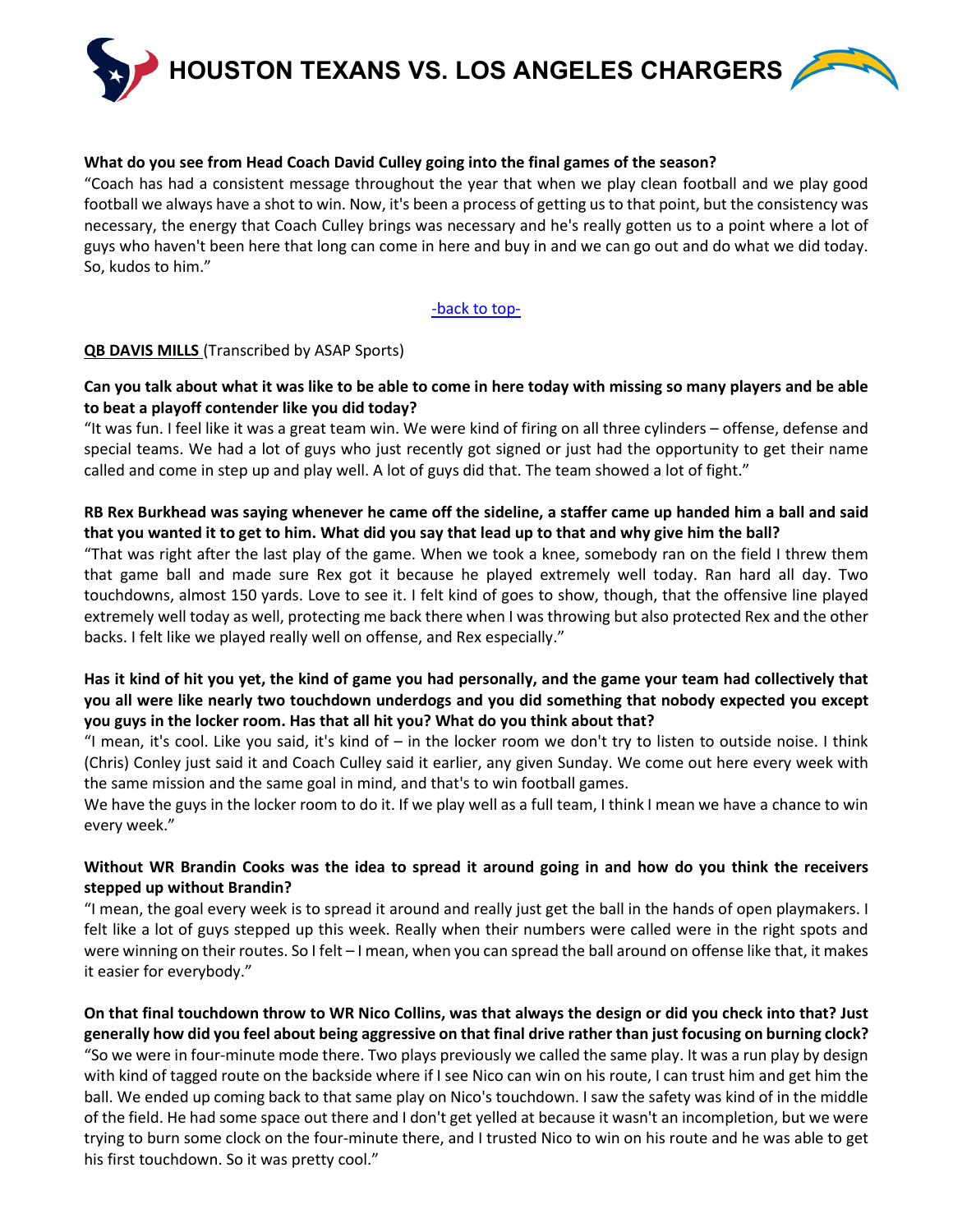**HOUSTON TEXANS VS. LOS ANGELES CHARGERS**

### **Did this feel like a step in the right direction, just to win two in a row to beat a team that is a contender like you said, and to do it in the fashion you did with complementary football all three phases?**

"Definitely. I think it continues to build the momentum we kind of brought from last week. It's kind of just a stepping stone for guys in the locker room and really shows the guys and proves to ourselves that we're capable of winning big games like this and versus capable opponents. I think it's good for the team as a whole."

### **The touchdown pass to WR Chris Conley, could take us through that? Chris was saying you had a couple of options on that play and they kind of gave you a look that made it clear you should take that shot.**

"At that point just based on the study during the week, I knew kind of what defenses they were primarily running in that two-minute drill. And when we called that play, it's not fully intended to get the ball out to Chris, but like I've kind of been talking about the past couple of weeks and earlier in the season, we were just trying to find ways organically within the offense to make some big plays. I was able to see that safety into the boundary kind of flatfooted, rolled down, and Chris was able to run by his guy and I was able to throw it up and gave him a chance. And he made a really good play."

### **You've talked all year about what a difference the running game being productive would help you, how specifically today did RB Rex Burkhead's performance help you and make it easier for you?**

"I mean, tremendously. I think when you're able to balance the play calls and really be effective in both the run and pass game it opens a lot up. It keeps the defense guessing. And it keeps you out of third and longs. I felt like we were fishing on first and second down and able to control the ball a lot better, move the sticks that way. When you have a run game like we did this week, it helps a lot."

### **You protected the ball again. Are you beginning to feel more confident about that because you talked to us all season about that was your foremost goal. How do you feel about no turnovers and being able to move the ball as well as you did under dire circumstances because of COVID-19?**

"I mean, that's the mission every week, protect the ball, get the ball in the end zone. I felt like we did that today. And just the way I've grown in this offense, I feel like I'm able to make smarter decisions and not force footballs into tight windows and tight coverage. And our guys also – first off – protected me up front so I was able to have time see guys get open, and credit to the receivers for winning their one-on-ones and winning their matchups and getting open and allowing me to deliver the ball to them.

## **Going back to a couple of those plays that you were talking about where you made the read at the line and did it based off some of your study earlier in the week. Earlier in the season, when you first started getting your reps, were those the type of decisions and plays you felt confident making or is that just part of your progression and growth since you've had some experience now?**

"I'd like to say I was doing some of the same stuff earlier in the season, but I feel like I've progressed a lot with stuff like that. And how we've been playing recently, I'm able to kind of anticipate pre-snap based on what we're getting and based on what we're expecting on certain down and distances situations in the game. So I'm able to go out there and really just take what the defense has given us."

## **Just the starts you've had in the last couple of weeks as well, really good in Seattle, Jacksonville, and again today, can you address the starts you've had and what that means to kind of jump start things for the offense and the couple you have out there to start games?**

"It's great when we go out there and start fast, scoring touchdowns on the first drive. And really just start the momentum from the start of the game. I think it's big for the team and really just sets the tone on how we want to come out and play football games. We've just got to keep rolling."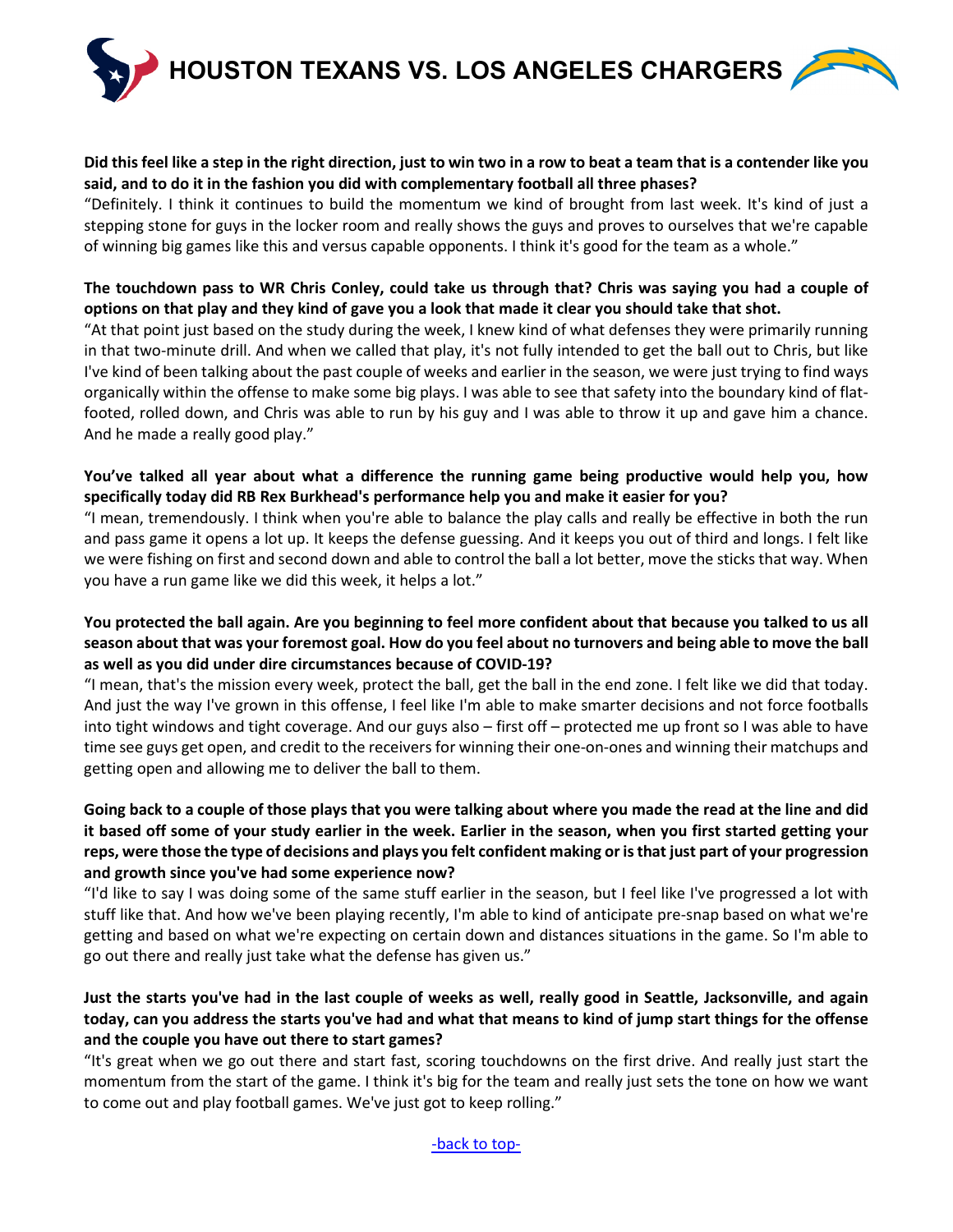

### **DB JONATHAN OWENS** (Transcribed by ASAP Sports)

#### **Can you take us through what you saw in your interception and the feelings with the defense played today?**

"So pretty much it was just a tight stack formation and we were in cover 2. Number one on the outside he did something low and the inside piece he kind of just ran over slash post. So I was just kind of following (Justin) Herbert's eyes and I didn't think he was going to throw it. When he did it surprised me undercut it and made the play. I'm glad I could provide that spark for us and we scored a touchdown right after that, right before the half. So just playing complementary football."

### **Whenever you got in the end zone after DB Tavierre Thomas' pick-6, what was that like and the feeling after that?**

"Amazing, man. Just me and Tavierre both come from D-II schools. It's something we always talk about. Just small school guys and playing in the big leagues. And it's just crazy, man. We couldn't have written it any better. So just a great experience."

### **What is this moment like for you coming from a D-II school and being a practice squad guy? What does it mean to you have a game like this given how much work you put in to get here?**

"It's unreal. I can't describe it, honestly. Didn't feel real when it happened on the field. Just because I've been cut multiple times. I tore my ACL my first year in the NFL. And you kind of doubt yourself but you just have to keep working. Keep stacking those days. We want it to happen when we want it. It just takes being patient. And that's all, just stay patient, keep working hard and hard work pays off."

## **Earlier Head Coach David Culley had mentioned that a lot of the guys that were getting an opportunity to play were guys that felt like they should have been playing anyway, are you one of those guys that feel like you've sort of just been waiting?**

"Absolutely. I always felt that. You always feel like you're good enough to be out there, you know what I mean? It's just you have to play a role, whatever your role is on the team. At the time my role was to get the starters better. So I would take that and go hard every day in practice to make sure they know I'm giving you this look and just so I would keep myself ready, keep myself in shape, whatever the coaches asked me to do. Never once complained, just worked hard. Just waited for that opportunity. And I'm glad I could come out here and help us get the W today."

## **As you said, you've been waiting for a while for this. Is it more satisfying that it's now happening at the end of the year just kind of after a tough year with the record of the team? Is it particularly satisfying just to kind of finish a little bit on a good note?**

"I feel like it's satisfying because we're showing that we have fight. Today we beat one of the better teams in the AFC. Great quarterback. So, it's always a good feeling when you go out there and play that well against a topcaliber quarterback. But like I said, man, it's a great feeling."

### **Role reversal with you and Simone Biles, how special was it for you to have her in the stands cheering for you on your best day as a pro? The TV showed her a couple times, how cool was that?**

"It was amazing. They probably didn't see my mom was sitting right there next to her and my mom got to see me in my second start and that I could get those two turnovers, that was just amazing. My mom, she's been with me every step of the way, and just having those two in the stands supporting me, I can't describe the feeling. I never would have thought it would happen like this but I'm glad it did. I'm glad it sparked our team and we got the W at the end of the day."

**DB Justin Reid was saying that because you guys added so many people because of COVID and stuff that there were some guys on the team he didn't even know their names today or still trying to learn everybody's names.**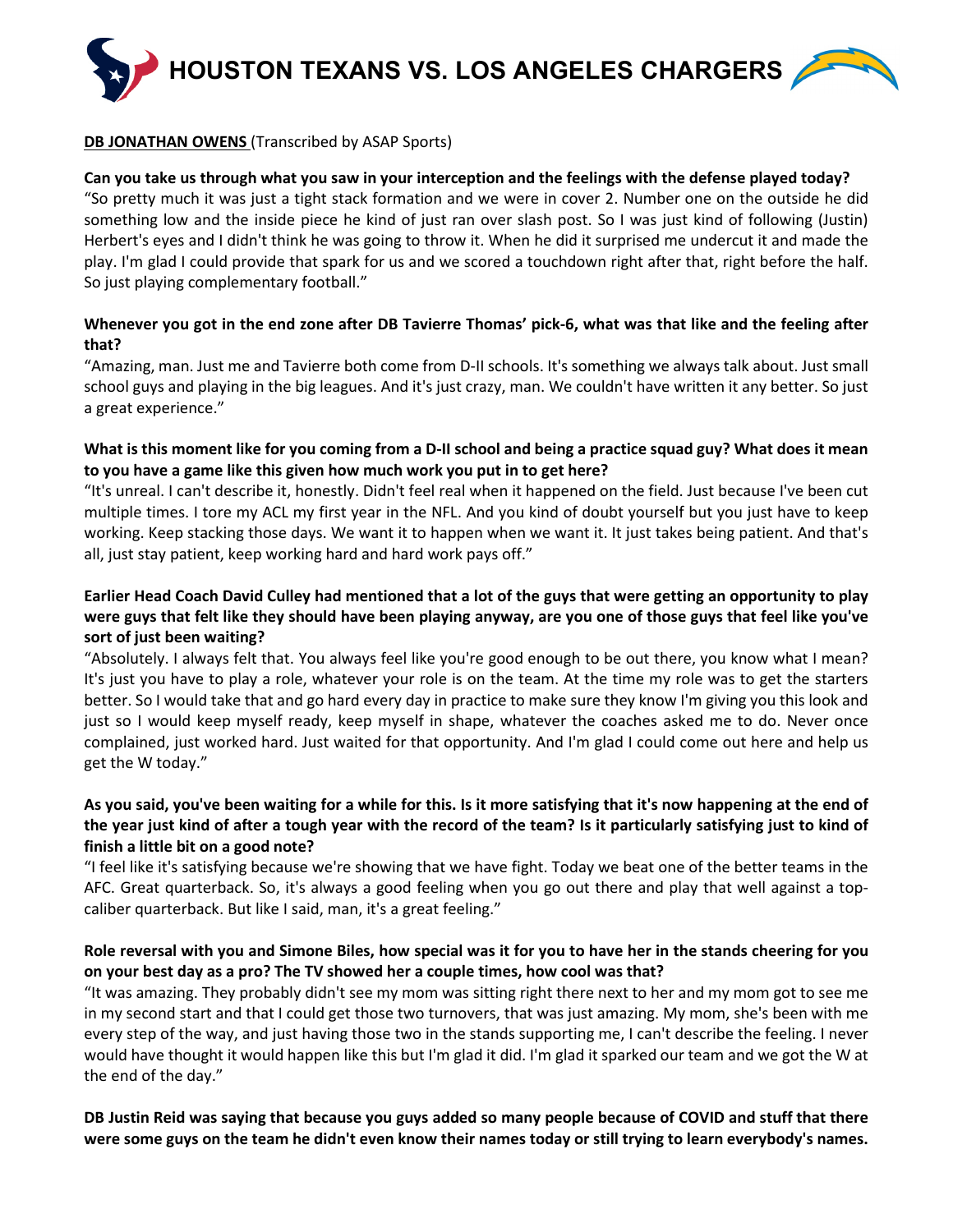

### **Did you have a moment in the game or anything like that where you were kind of forgetting who somebody was, who you were playing next to?**

"I tried to make it a point to know your name especially like kind of the new guys we have. Because I remember being that new guy in the locker room and not knowing anybody and people just kind of walk past you and everything and I try to introduce myself and you're not going to remember everyone's name because a lot of moving parts and you just try to say what's up to everybody. But I treat everybody the same. We're out there, I'm telling them, I expect the best out of you. Even the guys that we had that were in practice squad got a chance to play for the first time this year. I'm giving them that look like, man, this is what you've been working for. This is what you've been asking for. Like it's time to go. Like I said, I'm just glad everyone who got a chance to play, man, came up and made the most of their opportunities today. It's exciting. I'm excited for them."

### **You spoke about your challenges that you went through throughout your career but what was it that actually kept you going through those challenging moments to get you to where you are today?**

"Just kept faith, man. I just kept faith. I knew I could play, even when I was cut, I was cut for three weeks, I just knew I could play. I kept faith. I kept praying. Just any team that brings me in for a tryout and it just so happened to be the Texans. September the 28th, 2019. I've been here ever since just working. My motto is just always like I didn't want to go back to St. Louis and just kind of be back at the crib. I just never really wanted to go back and then feel like what if, you know what I mean, I kept pushing, whatever role I was in, practice squad, whatever, you're still on the team, keep working, keep your head down, keep playing your role."

[-back to top-](#page-0-1)

### **DB JUSTIN REID** (Transcribed by ASAP Sports)

### **With so many starters out defensively, what was the lead-up to this game like and how did everybody play?**

"I think guys came through and played tremendously. We had a number of guys that we signed this week that came and played on Sunday, I'm still trying to learn everybody's name. But that's just credit to the guys that came in really buying into the system. Our offensive line, I don't know how many new guys we had there, but to be able to run the ball the way we did and let Rex (Burkhead) take off on them like he did was amazing. Davis Mills had a great game, Brevin Jordan had a great game. Chris Moore, an incredible catch. And then the defense, too, really being stout and coming up and making plays when we really needed to. This is one of my favorite wins to be a part of with how many guys stepped up. We had every excuse in the book with COVID, with the holidays, with where the season's going and all that, and still coming and stepping up and making a big-time win like this. It was one of my favorite games."

### **Could you take us through your stop on the two-point conversion and what you saw?**

"I saw the motion come across. They ended up going into slot, and the receiver, he trailed off to the left. The running back came, tried to follow his fullback, bounced outside. I was already outside leveraging. At that point, he only needs a yard. So, just go and shoot your shot and make a play."

### **You are officially on a winning streak. What do you think about that?**

"Like I said, it's a great feeling, two victory Mondays in a row. But it's good. It's good to see that the systems that our coaching staff has put into place and the game plan we put together, seeing guys really buy into it and seeing the success that we've had with it now that guys have really bought into the system that we're trying to create."

### **What about the fact that nobody on the planet thought this could happen except for you guys in that locker room?**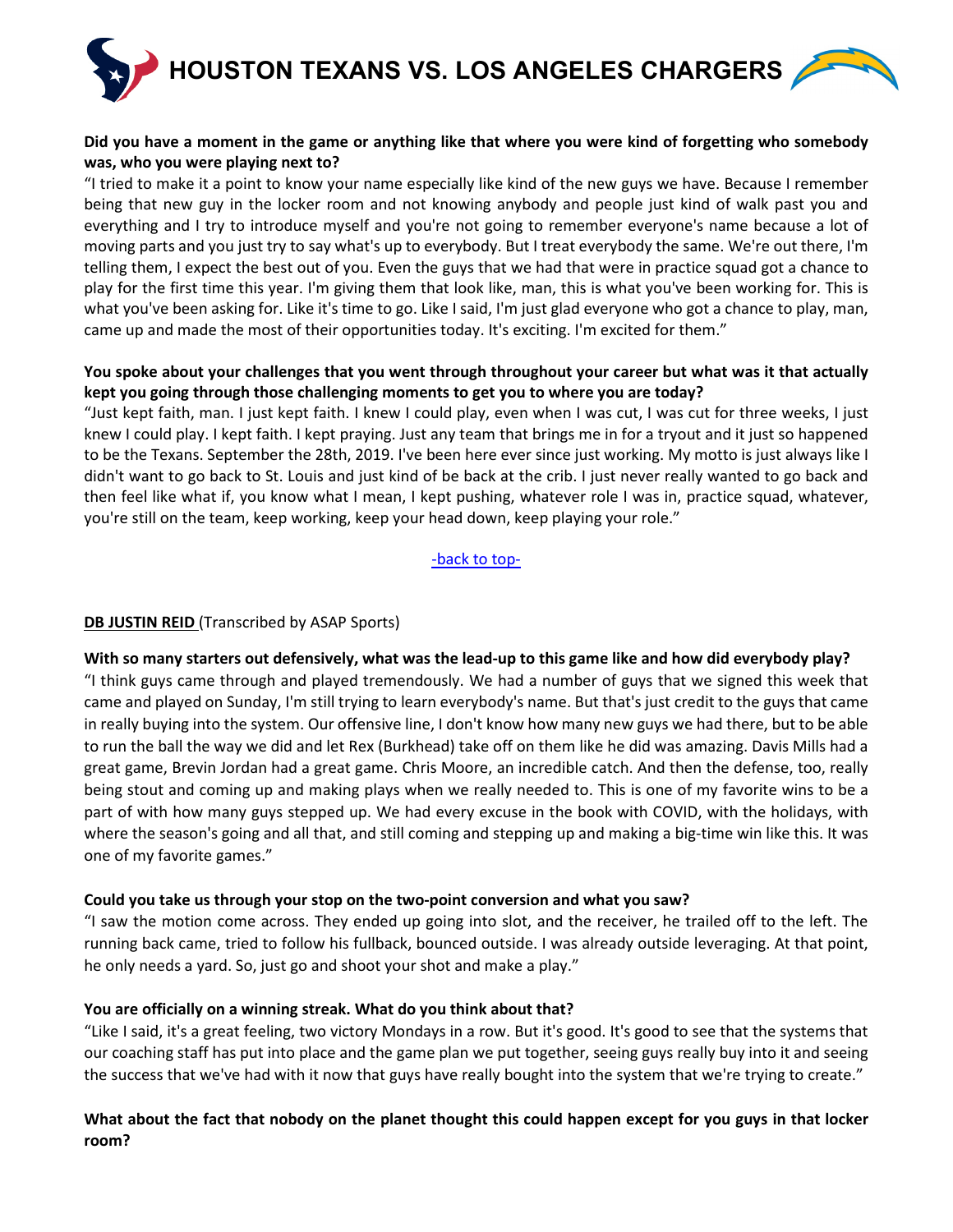

"I know. Trust me, I'm going to go find a tweet later and I'm going to retweet it about people's predictions on what this game was going to look like. But like I said, it's a credit to all the guys, guys' belief in ourselves. We knew that nobody's opinion matters except for the guys in the locker room and what we go out there and do. The game isn't set before the game's played. They've got to play out and go win it, and the guys came out and we played a hell of a game. Played tough, played hard and we came out with a dub."

### **What was it like for you to watch DB Jonathan Owens and DB Tavierre Thomas have success today?**

"Let me start on J.O. (Jonathan Owens). It was amazing seeing J.O. come out and play. This is the second game in a row that he's played a hell of a game. He's turning out to be a great player. I told him, 'You keep being consistent like this, you're going to be one of the great safeties in the league.' He reminds me a lot of Ryan Clark. Came in as an undrafted guy, started on one team, moved to another, got his shot and really took advantage of it. J.O.'s going to be a good player. He's humble, he's a hard worker, he's probably one of the hardest workers during practice, especially when he was on the scout team, running offensive reps, defensive reps. It was beautiful seeing him get his opportunity, then come and make two big-time plays with the two turnovers. And T.T. (Tavierre Thomas), T.T. has been saying he's going to get a pick-six every week this season, so he finally came through and did it. I think that's our first defensive touchdown of the season, not including the safety. Lovie (Smith) has had a streak going for 13 years. We can't break Lovie's streak, we can't break the streak of not getting a defensive touchdown. That's amazing that T.T. got that and that our defense was able to produce like that."

## **With the way the year's gone, how satisfying is this victory? You said it was one of the ones you'll savor the most even though it hasn't been a winning season. What went into that feeling?**

"I think it's because of that. I think it's because of the trajectory of the season that has taken place so far. All the distractions that with COVID, with the holidays, with the season with guys we're signing off the street, coming in on Tuesday and then coming in and making big-time plays for us today on Sunday. Just seeing it all come together like that, it's kind of like an adrenaline rush that it happened like that. So, that feeling that I got coming away with the dub and the team doing what we were able to accomplish today is what's going to make it one of my favorite games to be a part of."

## **When you look at this game and see some of the guys who stepped up in a big-time role, what does that say about your consistency, and what does it say about the locker room still believing in themselves late into the season?**

"Well, part of that is credit to the guys themselves buying into the game plan. Credit to the coaches, too, for remaining consistent and not taking their foot off the pedal and still pushing forward that we're going out here to win this game. We're going to still call our plays and run our schemes, and it's going to be up to us to get it done. The guys really stepped up and took advantage of that opportunity and got it done."

## [-back to top-](#page-0-1)

# **LOS ANGELES CHARGERS**

### <span id="page-11-1"></span><span id="page-11-0"></span>**HEAD COACH BRANDON STALEY** (Transcribed by ASAP Sports)

### **Can you talk about getting these games on your terms? Seemed like this game, you were just never able to do that.**

"Yeah, from the beginning of the game we weren't able to get into a rhythm as a team. I loved the way we moved the ball in the first half. I felt like we moved the ball the entire game. We had to kick some field goals there, but I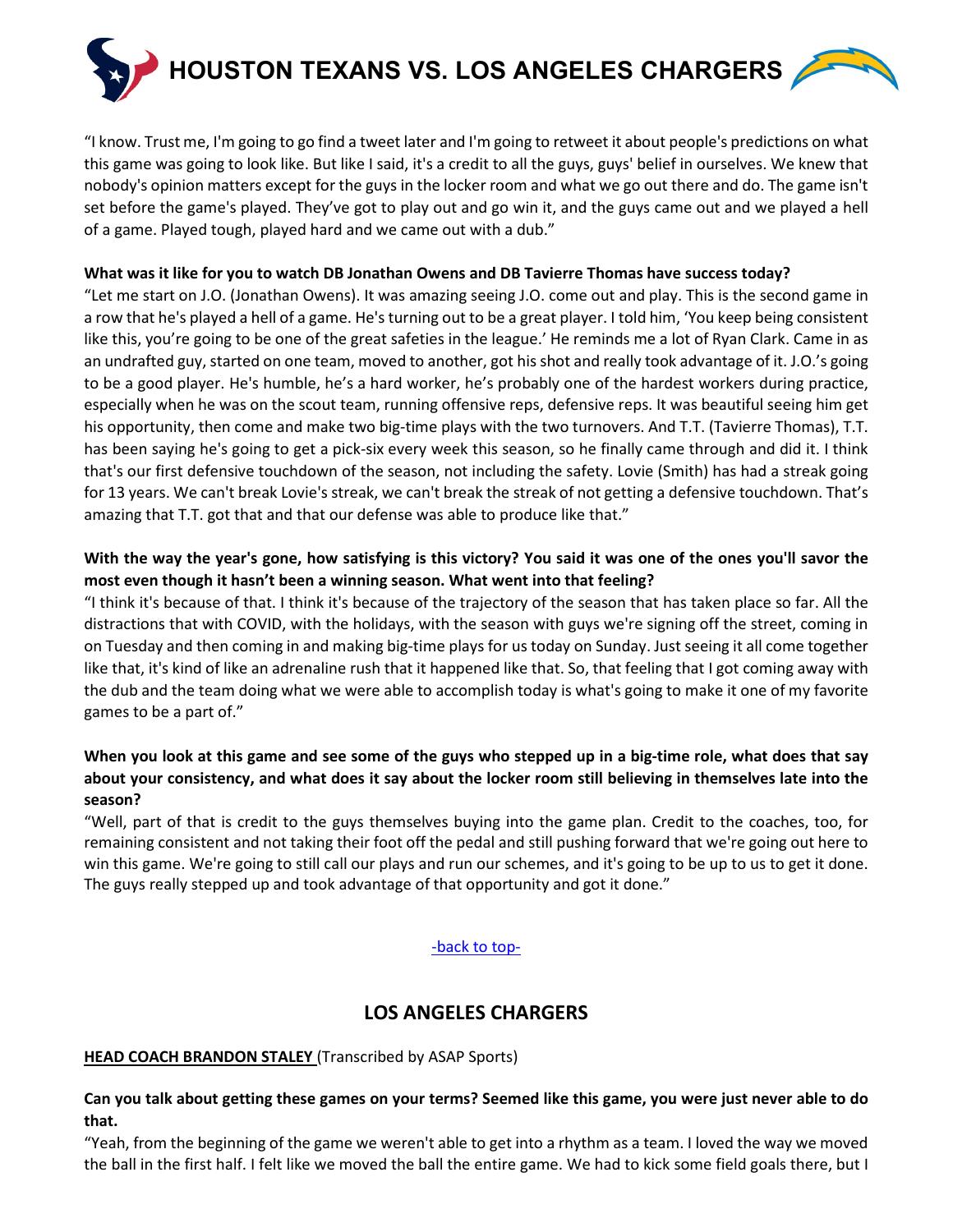

felt like defensively, we couldn't get into a comfort zone or rhythm in the run game or passing game on third down. We didn't play well in two-minute at the half, didn't play well in four-minute at the end of the game. We just didn't have enough today."

## **Do you pin the loss on personnel because of the COVID-19 situation? What do you attribute the defensive performance to?**

"I just didn't coach well enough today. I didn't coach well enough, I didn't put our guys in good enough positions to be consistent in the game, and that's why we lost."

### **With LB Kenneth Murray, how do you think he played?**

"Kenneth Murray was not the issue in the run game at all. I thought he gave us a good opportunity to be successful. I commend him for being able to jump in and play like he played. I think we'll have to watch more to assess just how well he played, but he gave us a chance out there."

### **Did you feel like you had the physicality in the run game that you were looking for defensively?**

"We didn't play well in any area today on defense. There wasn't an area that we played well in today."

### **Do you regret holding DB Derwin James out?**

"Yeah, he was just there in an emergency only. He was there in case we got cleaned out, which we almost did. But he was only going to go out there if we didn't have anyone else to put out there."

### **How difficult was it losing a player before the game?**

I think all the circumstances of what's happened in the last few weeks is we're just figuring out as we go, and we are just going to try and continue to coach our guys and play well enough when guys go out like that, and our guys competed today. We'll give them a good game plan moving forward."

## **Do you have any update on LB Drue Tranquill?**

"Drue just has a lower leg. We do not know the extent of it right now, but he was not able to return to the game."

## **The interception that QB Justin Herbert threw late in the first half, what did you see there?**

"Just a little bit late. A little bit late, left it a little bit inside. We liked the look. Just a little late and a little bit inside."

### **CB Michael Davis being held out, was that COVID-19 related?**

"It was, yes. He was not feeling well in warmups. He tested positive and he did not play today."

## **What did you think of Davis Mills?**

"I thought he made some throws today. They had a good amount of explosions in the passing game, the twominute in the end of the half was a really tough circumstance for us because we had them at second-and-16. We had a defensive holding, and then you give up a double move and then you give up a nine for a touchdown. So, that sequence was not good for us, and I think he made enough winning plays for them to win the game."

### **Did Davis Mills look any better on the field than he did on tape?**

"No, I thought he's been a quality player the entire season. I think he's given them a real chance, and that's why they're starting him. They're starting him because they feel like he's their best quarterback and they feel like he has a chance to be the starter for that team moving forward."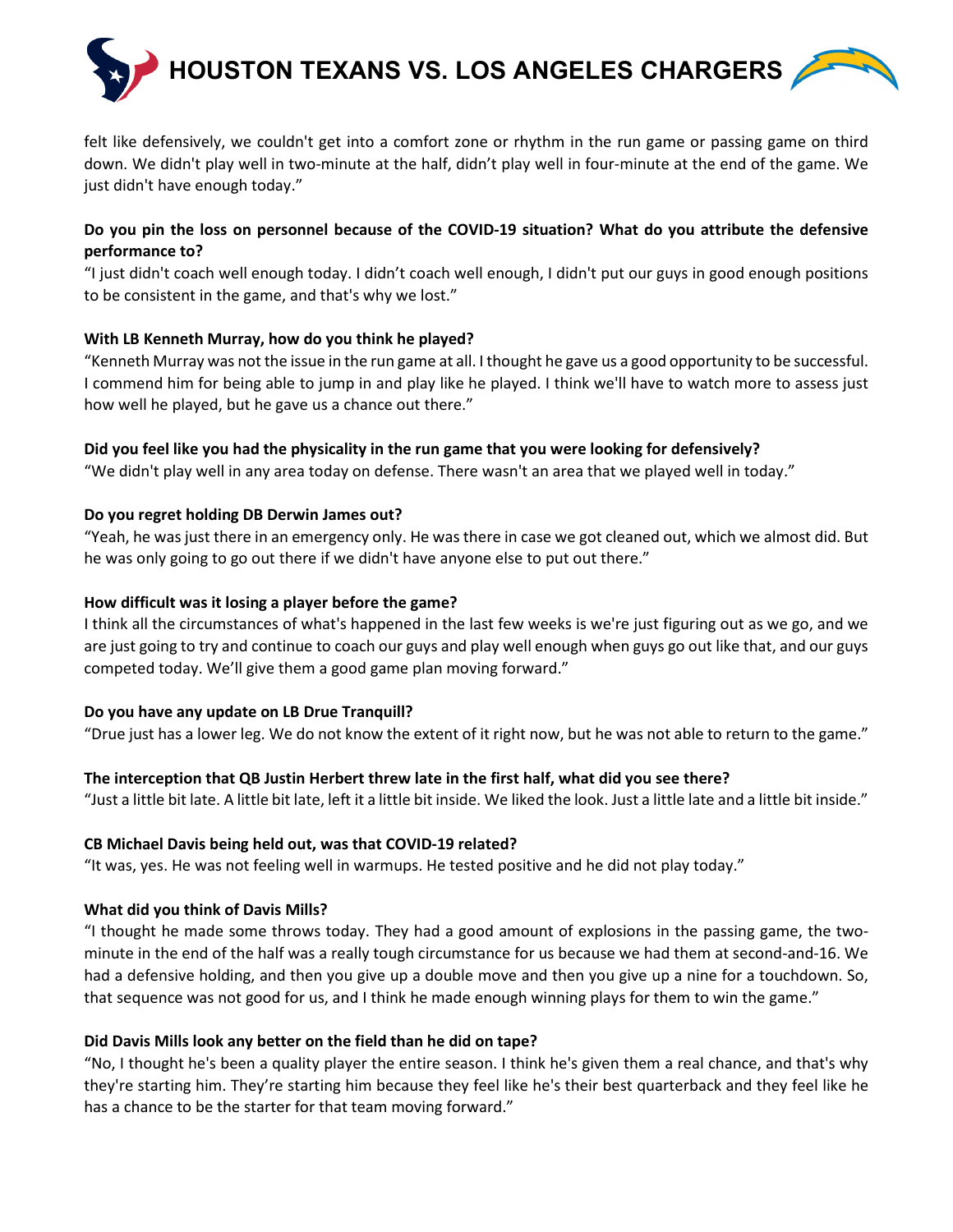

### **Moving the guys around in the secondary, is that injury related stuff or are you trying to find a combination that works?**

"No, it was just trying to search for the combinations to give us the best chance. We're working hard to figure it out. It's been a fight. It's going to continue to be a fight, and we're just searching for the right combinations that can give us the best chance to be successful."

### **How do you think DB Asante Samuel Jr. played today?**

"I thought he made some good plays and I think there are some plays that he's going to learn from. The double move in two-minute is a tough one, and then the PI on third down, it's a tough one. But he made a lot of good pays in there, too. I know it's good to have him back, that's for sure. Hopefully he'll be able to stay there for us because he's a quality player."

### **What was your message to the team?**

"This was a challenging week, and I loved the way that our guys prepared this week. We didn't play well enough today, but that doesn't change the way that I feel about them. This is the tough side of the NFL. It didn't go down today, and that's what I told them. This is the tough side of the NFL. It's been a fight this entire season for us, and it's going to continue to be that way. We still have a lot in front of us we can play for, certainly, and we need to let this one sting, get home and rest, and be ready to go take on Denver because they're really good, and hopefully we'll get some guys back next week and just keep it moving."

[-back to top-](#page-0-1)

### <span id="page-13-0"></span>**QB JUSTIN HERBERT** (Transcribed by ASAP Sports)

### **Did you feel you were able to get into a rhythm?**

"Yeah, it's one of those tough things that we kind of shot ourselves in the foot. We did move the ball really well and I thought we ran the ball well. It's unfortunate we didn't get to turn those drives into touchdowns."

**You weren't able to get Keenan Allen the ball as much as in the past. Was it something the Texans were doing?** "They just did a good job covering him. We could always get the ball to Keenan more, and that's probably something we're going to have to watch the film and look at, because he's an incredible playmaker and you've got to get him the ball. So, definitely something we'll have to look at."

### **What are you going to take away from this game?**

"We're going to have to watch the film and look at it. Obviously, a tough game. We would've loved to have put up more points. I thought we moved the ball well. It's all about ending those drives in touchdowns and not field goals and being able to get the defense off the field and go score and go put up points."

### **What did you see on your interception in the first half?**

"I've just got to throw it farther. I thought Josh (Palmer) ran a good route and had plenty of time, so I've just got to throw it farther."

### [-back to top-](#page-0-1)

### <span id="page-13-1"></span>**OL RASHAWN SLATER** (Transcribed by ASAP Sports)

### **How tough is this loss?**

"It sucks, to be frank, but we've just got to keep pushing forward. Walk it back next week."